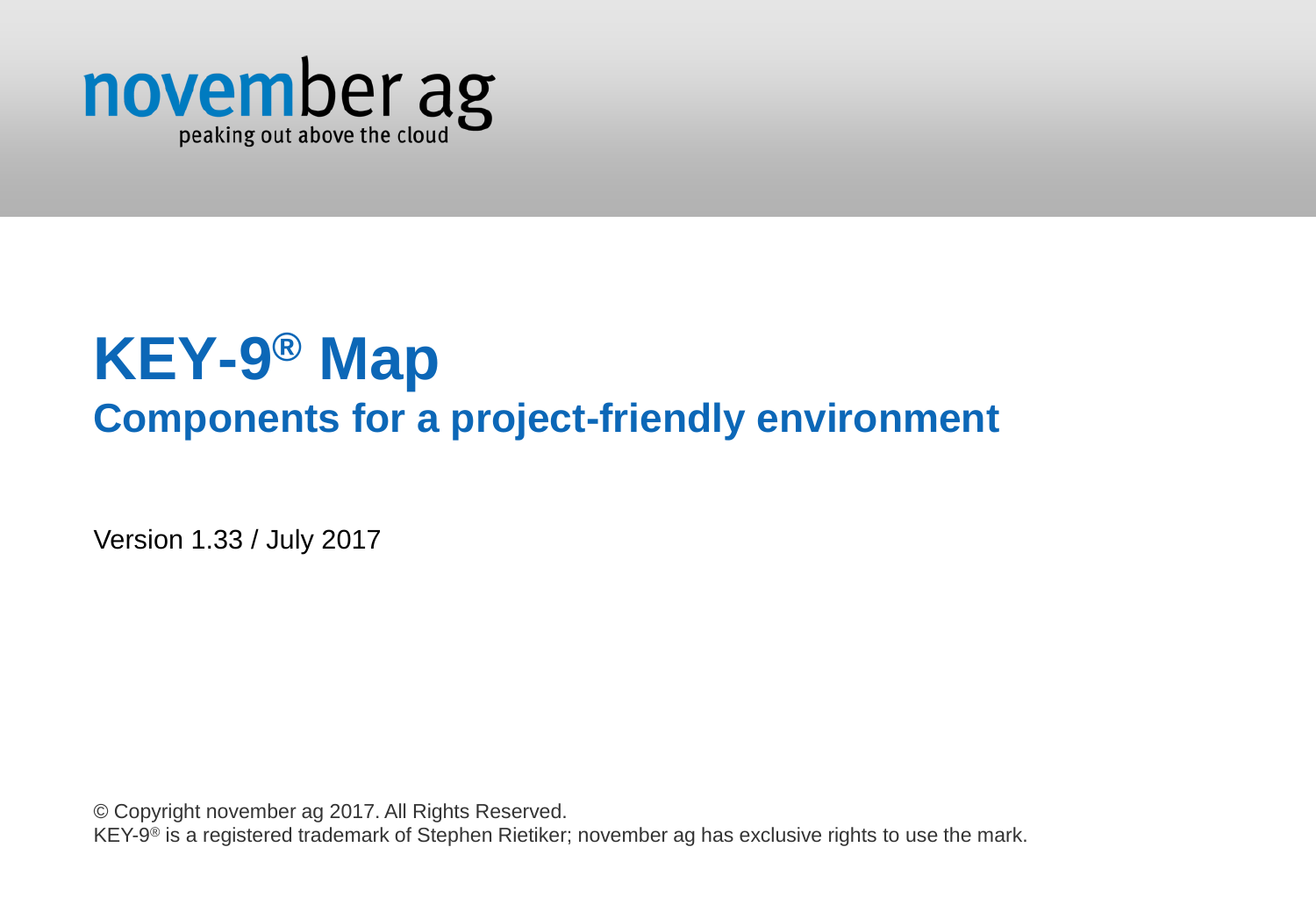### **Background of the KEY-9 ® Map**

- The KEY-9<sup>®</sup> Map represents a "common sense" component model of a generic "projectfriendly" environment covering temporary and permanent organization which are both required for successful projects and programs
- According to the component logic we identified competence areas (columns) and management layers (rows) and allocated the components accordingly
- Each component can have its own standards, processes, etc. and can be operated inside or outside the organization
- The model serves as a powerful basis to assess maturity, costs, coverage, etc. and visualizes the evaluation criteria on a so called "heat map"
- The joint assessment and heat map creation contribute to a common understanding of the situation and help agreeing on priorities for improvement
- Once a heat map is developed it supports communication very effectively since a quite complex subject is visualized on one A4 or letter page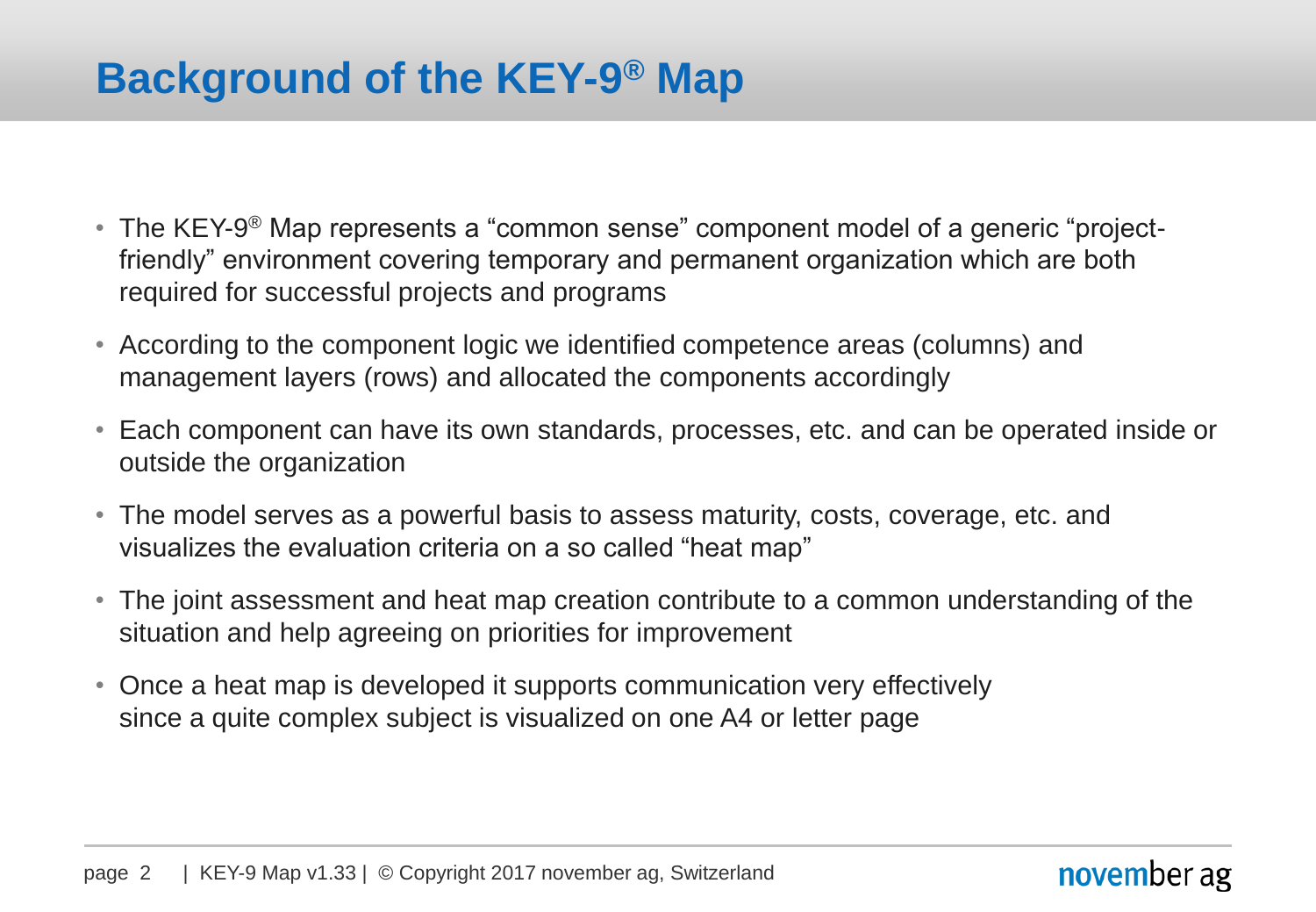## **The Elements of a Component Map**

Component maps are two-dimensional representations of a particular subject within an organization

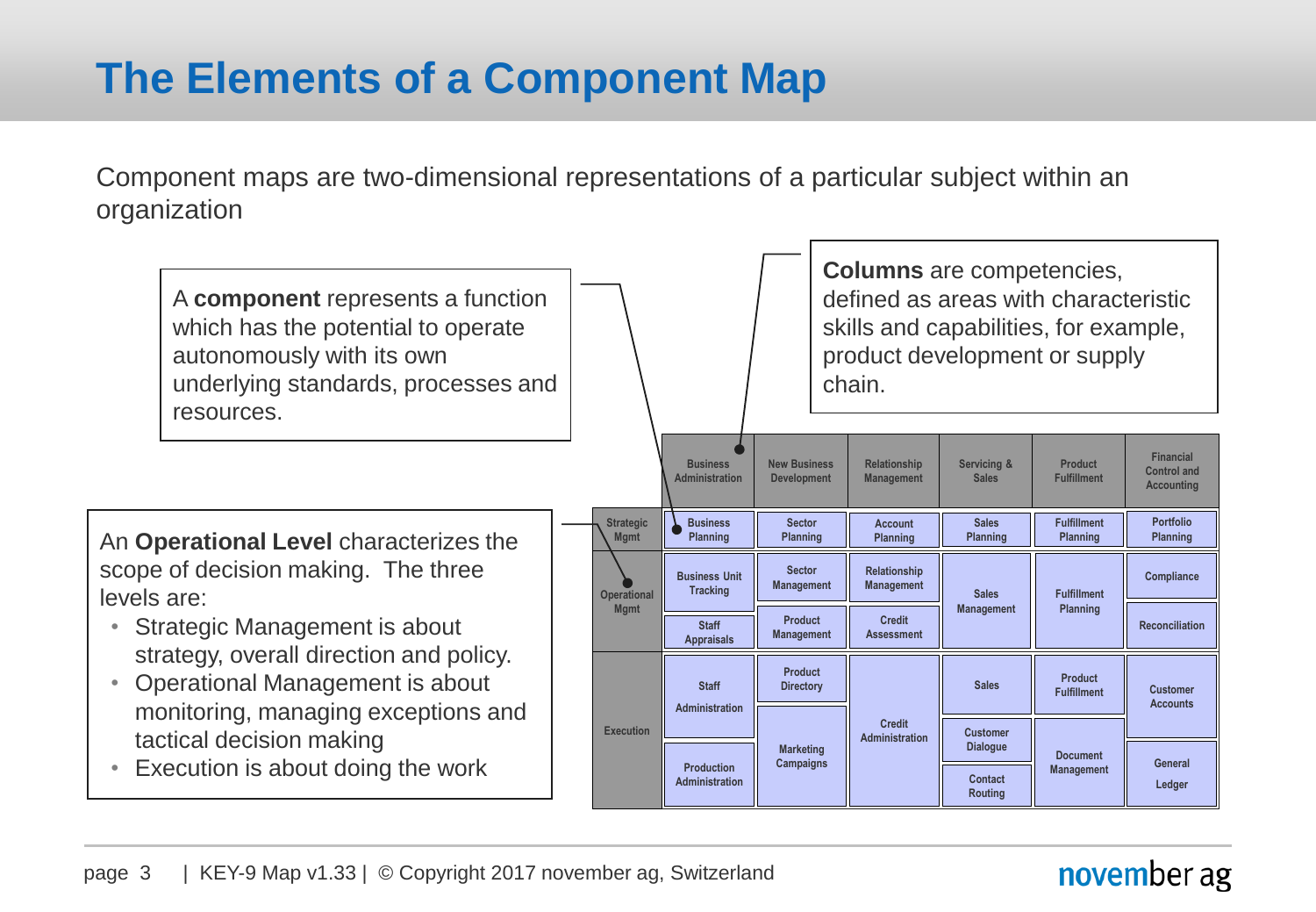### **Scope & Purpose**

- Scope of the KEY-9<sup>®</sup> Map is
	- Structural components for a project-friendly environment in an organization
	- Components that can be operated as part of a permanent (steady state) organization or as part of a temporary project/program organization
- The KEY-9<sup>®</sup> Map serves the following purpose
	- Provide an overview of major components of a project-friendly environment
	- Opportunity to challenge and improve the overall project delivery capability of an organization
	- Communication instrument for identifying, prioritizing and planning of improvementrelated tasks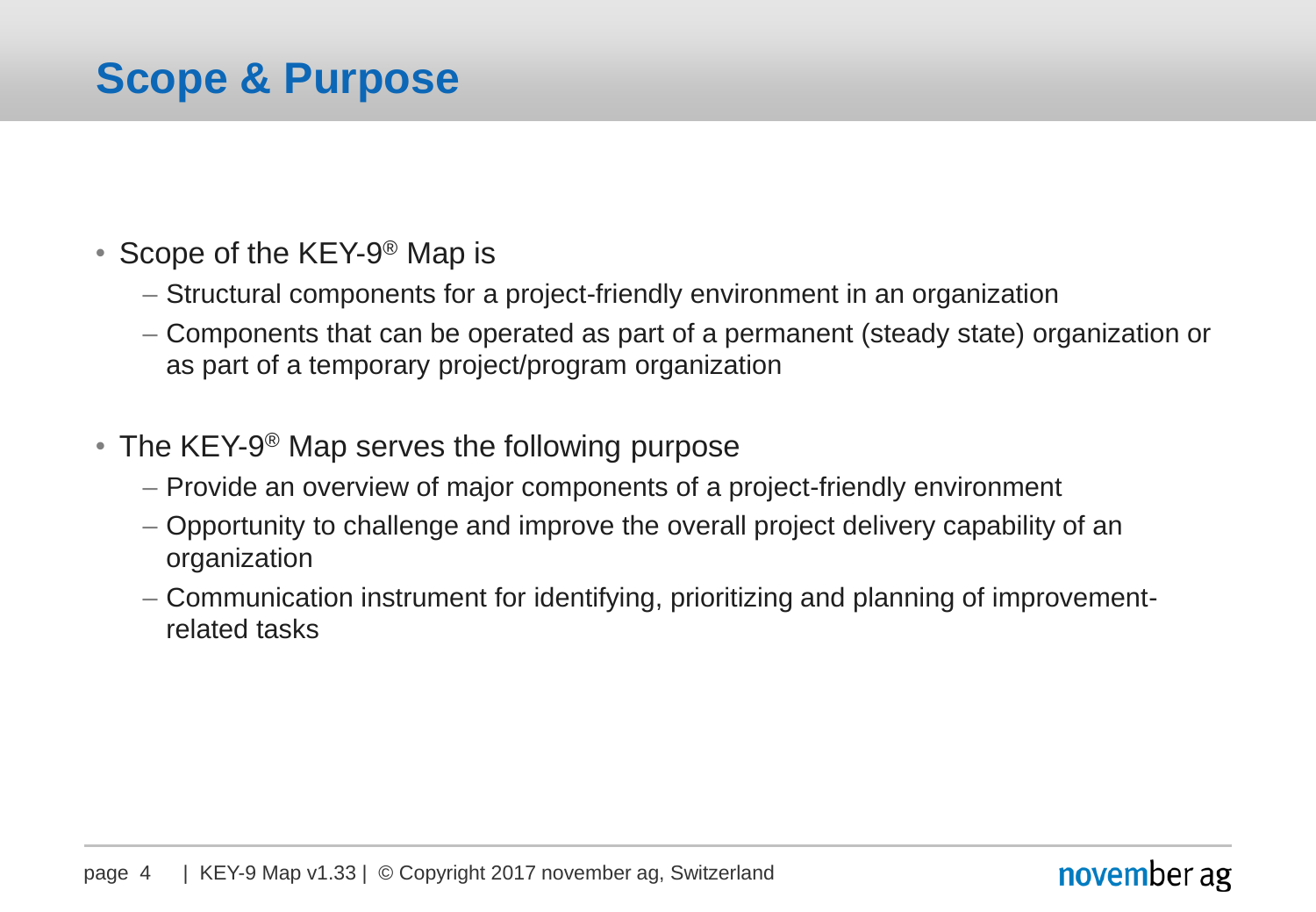### **Typical Applications of the KEY-9 ® Map**

- 1. Analyze the corporate environment for project work. The result may serve as a starting point to optimize corporate project management
- 2. Define priorities in project management improvement initiatives
- 3. Practice aid for positioning of a PMO or for PMO service development: evaluate the PMO scope and responsibility
- 4. Support the set-up or review of large, long-term programs: identify services the program can obtain from other functions within the organization versus services the program has to set up on its own
- 5. Re-evaluate the status within an improvement initiative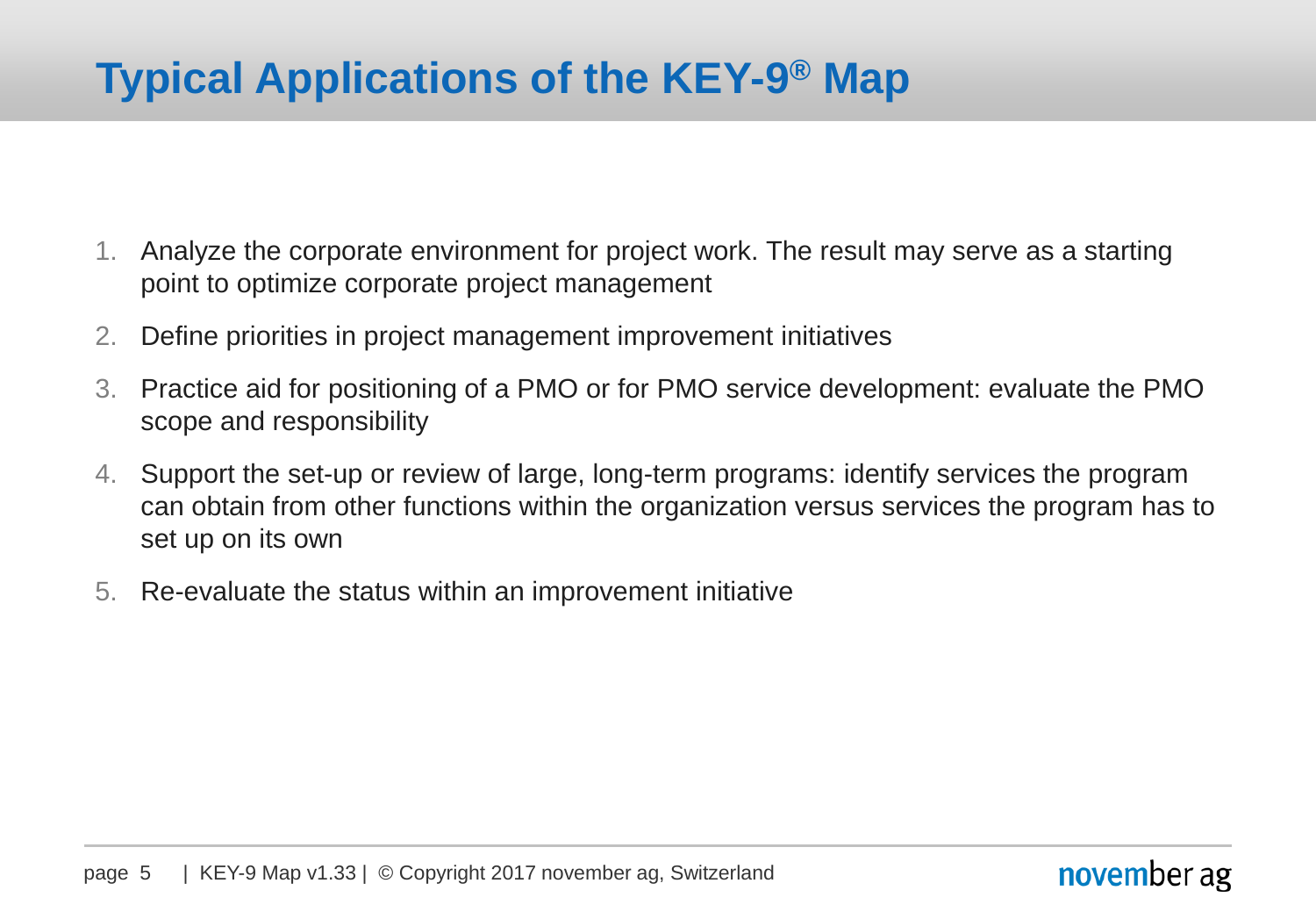### **KEY-9 ® Map - Overview**

| KEY-9 <sup>®</sup> Map           |                                                           |                                            |                                                    |                                                                                  |                                              |                                                 |
|----------------------------------|-----------------------------------------------------------|--------------------------------------------|----------------------------------------------------|----------------------------------------------------------------------------------|----------------------------------------------|-------------------------------------------------|
|                                  | <b>Project Portfolio</b><br><b>Management</b>             | <b>Methods &amp;</b><br><b>Training</b>    | <b>Knowledge</b><br>Mgmt (KM)                      | <b>Resource</b><br>Mgmt (RM)                                                     | <b>Quality &amp;</b><br><b>Risk Mgmt</b>     | <b>Management of</b><br><b>Projects</b>         |
|                                  | Portfolio Guidelines                                      | Method & Training<br>Guidelines            |                                                    | <b>RM Guidelines</b>                                                             | <b>QM Guidelines for</b><br>Projects         | Program / Project<br>Definition                 |
| <b>Strategic</b>                 |                                                           |                                            | <b>KM Guidelines</b>                               |                                                                                  |                                              | Transformation<br>Strategy                      |
| Management                       | Alignment to Business<br>Strategy                         | <b>Integration Planning</b><br>for Methods |                                                    | Long-term Capability<br>Planning                                                 | <b>Risk Management</b><br>Guidelines         | Stakeholder<br>Management                       |
|                                  | Capacity planning,<br>Prioritisation,<br><b>Budgeting</b> | Control of Method<br>Adaptations           |                                                    | <b>Career Planning</b>                                                           | Planning & Control of<br><b>Quality Mgmt</b> | Change<br>Management<br>Program & Project       |
|                                  | On-going control                                          |                                            | KM Planning &<br>Control                           | Control of Availability,<br>Skills, Utilization and<br>Performance<br>Appraisals | Planning & Control of<br><b>Risk Mgmt</b>    | Management                                      |
| Management<br><b>Operational</b> | Controlling of<br>business benefit<br>realisation         | Training Planning &<br>Control             |                                                    |                                                                                  |                                              | Program & Project<br>Office                     |
| Execution                        | Reporting                                                 | Method Development<br>ጼ<br>Maintenance     | Knowledge<br>Harvesting                            | Match Demand &<br>Supply                                                         | Execution of<br><b>Quality Measures</b>      | Project Delivery,<br><b>Product Development</b> |
|                                  |                                                           |                                            | Maintain Data on<br>Knowledge<br>Projects & People |                                                                                  | Training within                              |                                                 |
|                                  |                                                           | Delivery of Method &<br><b>PM Training</b> | Compilation                                        |                                                                                  | Execution of<br><b>Risk Measures</b>         | Project                                         |
|                                  |                                                           |                                            | Knowledge<br>Consolidation                         | Reporting on<br>Utilization &<br>Availability                                    |                                              | Coaching for<br><b>Project Roles</b>            |
|                                  |                                                           |                                            |                                                    |                                                                                  |                                              | 05/2006, 01/2012 (V1.3)                         |

*Source and © Copyright: Stephen Rietiker: Der neunte Schlüssel – Vom Projektmanagement zum projektbewussten Management, Haupt Verlag, Bern, 2006*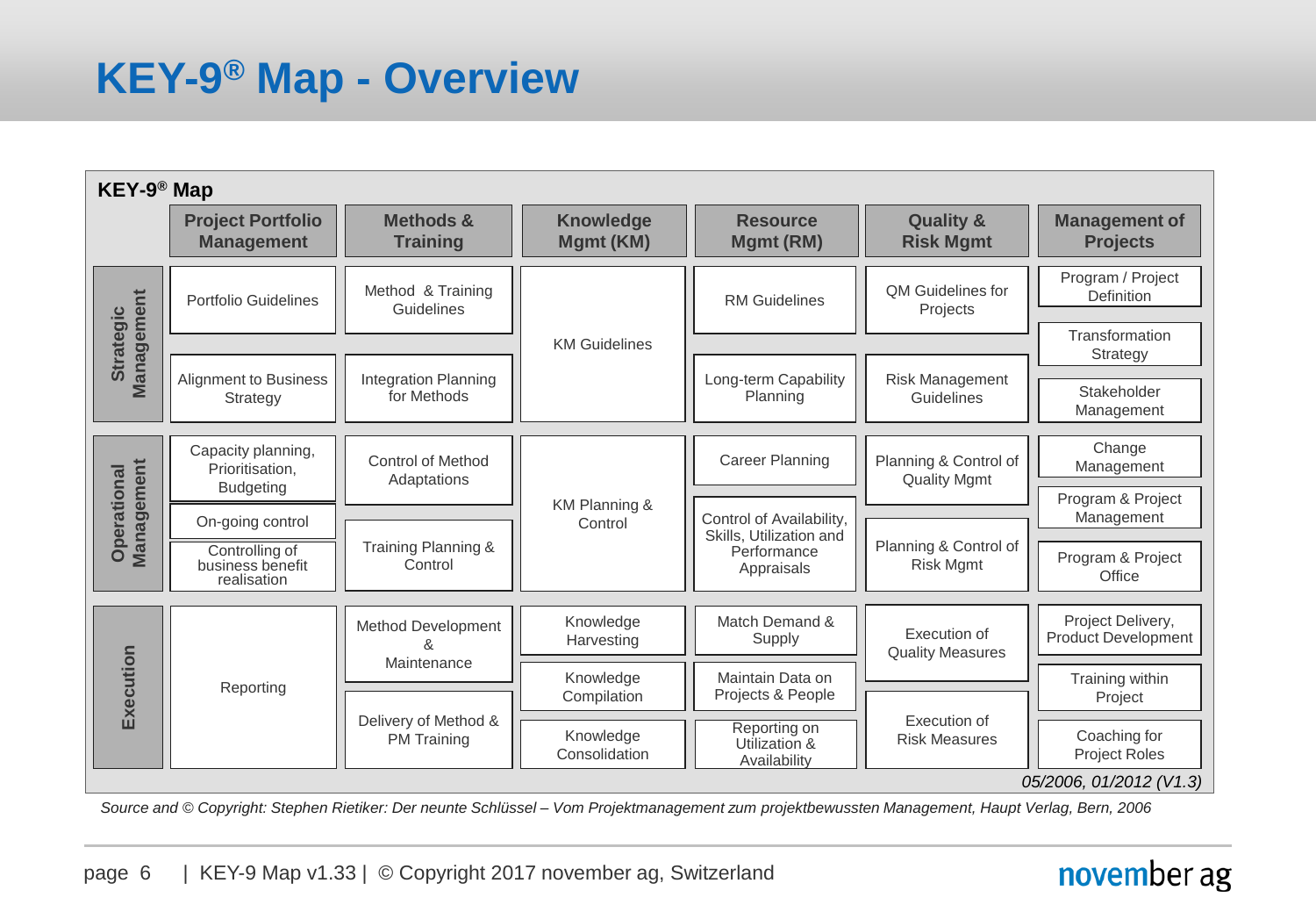### **KEY-9 ® Map - Project Portfolio Management**

|                                  | <b>Project Portfolio</b><br><b>Management</b>             | Provide a managed link between strategy and project delivery. Ensure that the right projects are<br>launched at the right time. Ensure cancellation of projects with insufficient benefits. |
|----------------------------------|-----------------------------------------------------------|---------------------------------------------------------------------------------------------------------------------------------------------------------------------------------------------|
| Management<br><b>Strategic</b>   | Portfolio Guidelines                                      | Set up and maintain processes, roles and policies which define the project portfolio(s) and their governance.                                                                               |
|                                  | Alignment to Business<br>Strategy                         | Ensures the link between the business strategy and the project portfolio. Pre-requisite is that portfolio management is<br>embedded into the yearly corporate planning.                     |
| Management<br><b>Operational</b> | Capacity planning,<br>Prioritisation,<br><b>Budgeting</b> | Once per year: project selection and resource allocation according to consistent criteria.                                                                                                  |
|                                  | Ongoing control                                           | During the year: validate new project requests, monitor progress, process change requests, perform project audits.                                                                          |
|                                  | Controlling of<br>business benefit<br>realisation         | Provides a mechanism to monitor the planned business benefits (business cases) on a regular basis.                                                                                          |
| Execution                        | Reporting                                                 | Provides reporting mechanism to visualize all required project portfolio information for the different management levels.                                                                   |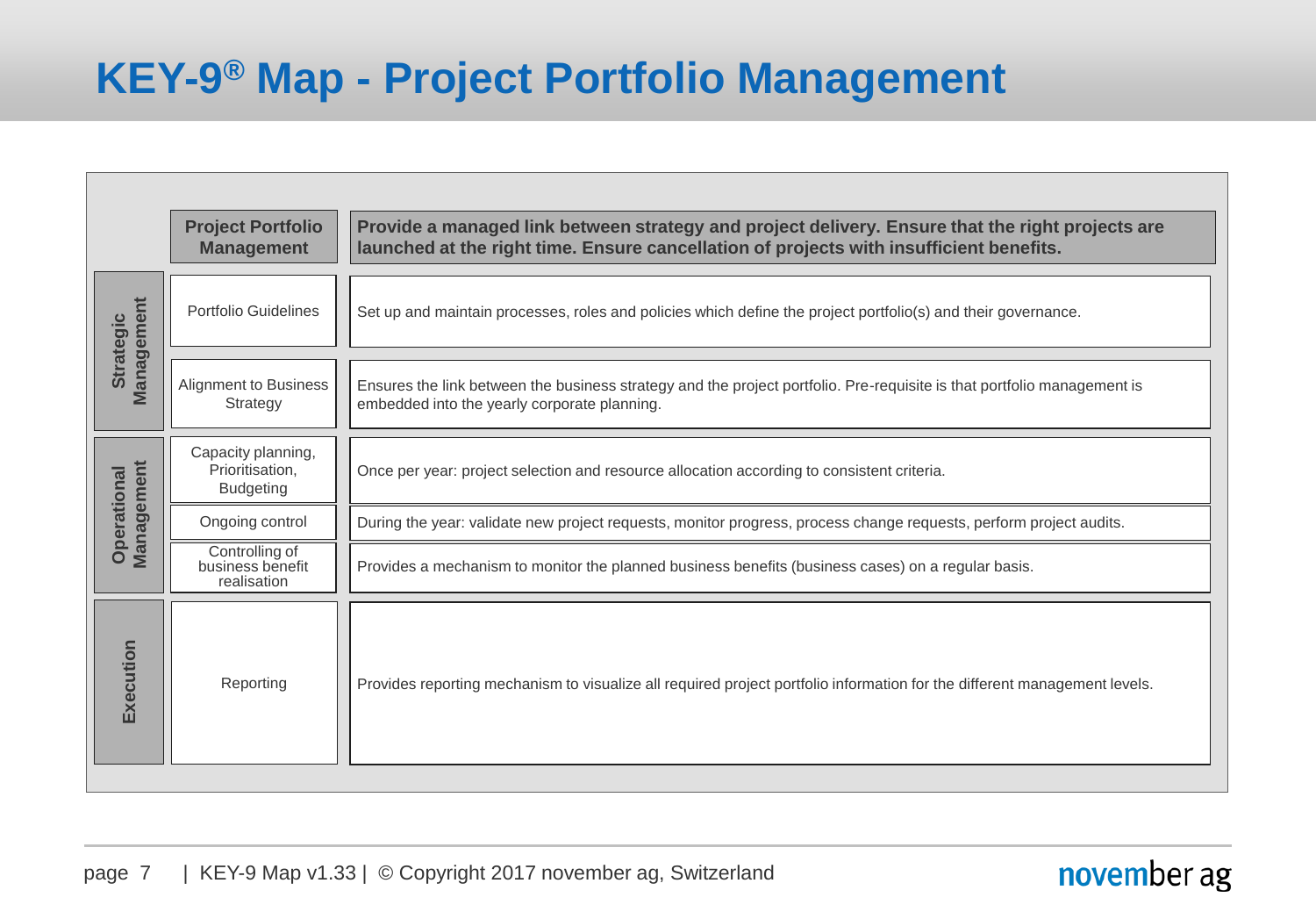### **KEY-9 ® Map - Methods & Training**

| <b>Methods &amp;</b>                       | Standardization, integration and continuous improvement of life cycle models, processes, methods                              |
|--------------------------------------------|-------------------------------------------------------------------------------------------------------------------------------|
| <b>Training</b>                            | and tools for project work. Allow for individual learning.                                                                    |
| Method & Training                          | Establishes and maintains guidelines for consistent project management and project delivery methods. Provides training        |
| Guidelines                                 | curricula for the supported subject areas and target audiences.                                                               |
| <b>Integration Planning</b><br>for Methods | Ensures that newly developed methods fit in the overall method landscape.                                                     |
| <b>Control of Method</b>                   | Establishes a feedback and control environment to monitor and improve methods and their adaptations. (Link to Knowledge       |
| Adaptations                                | Management)                                                                                                                   |
| Training Planning &                        | Plans, organizes & controls methods training tailored for the various target groups. Provide mechanisms to share experiences. |
| Control                                    | Evaluate feedbacks from training participants.                                                                                |
| Method Development<br>&<br>Maintenance     | Carry out the development and maintenance work for methods, cases, templates and supporting tools.                            |
| Delivery of Method &<br><b>PM Training</b> | Prepare and perform training, collect feedback.                                                                               |
|                                            |                                                                                                                               |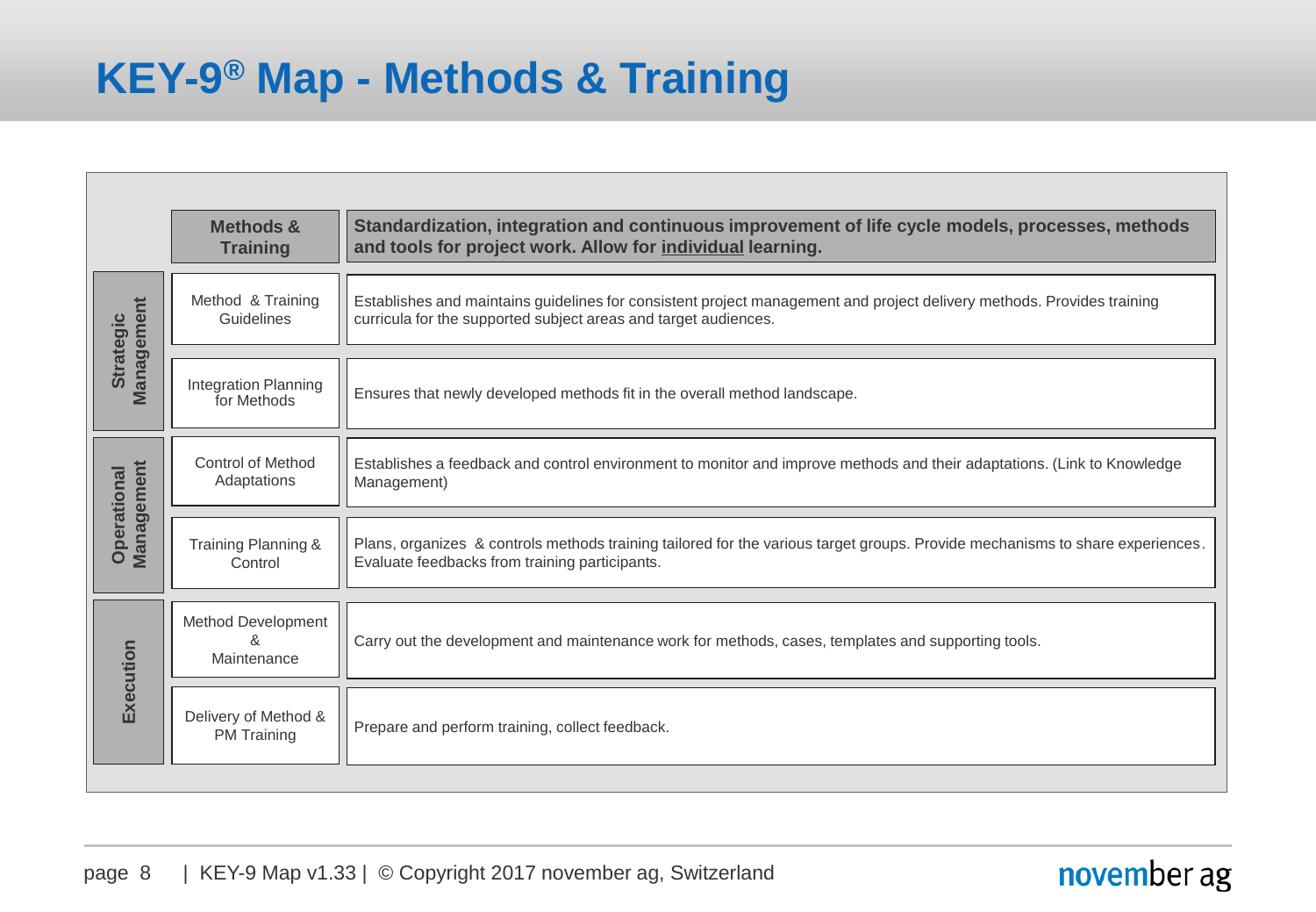### **KEY-9 ® Map - Knowledge Management**

| also want to reuse it. Allow for organizational learning.                                                                                                                                                                                                                                 |
|-------------------------------------------------------------------------------------------------------------------------------------------------------------------------------------------------------------------------------------------------------------------------------------------|
| Provides overall concept why, who and how project-related knowledge should be managed in the organization. Differentiation<br>from or integration into company-wide knowledge management. Provides basic classification, processes, roles and incentive<br>model.                         |
| Set up a set of processes, tools and measurement instruments to monitor and control knowledge harvesting, preparation and<br>consolidation.<br>Provide instruments to reward those individuals / teams which provide material which is used by others. Set up communities of<br>practice. |
| Collect lessons learned, perform interviews with specific project roles and capture information consistently.                                                                                                                                                                             |
| Compile the harvested knowledge in a way that it can be reused, e.g. by commenting examples, templates or checklists to<br>enable potential users to place these items in the correct context (good or bad example, project size, project duration, etc.).                                |
| In case a huge amount of material is being captured, consolidation based on guidelines might be required. Serves as input for<br>method development & maintenance.                                                                                                                        |
|                                                                                                                                                                                                                                                                                           |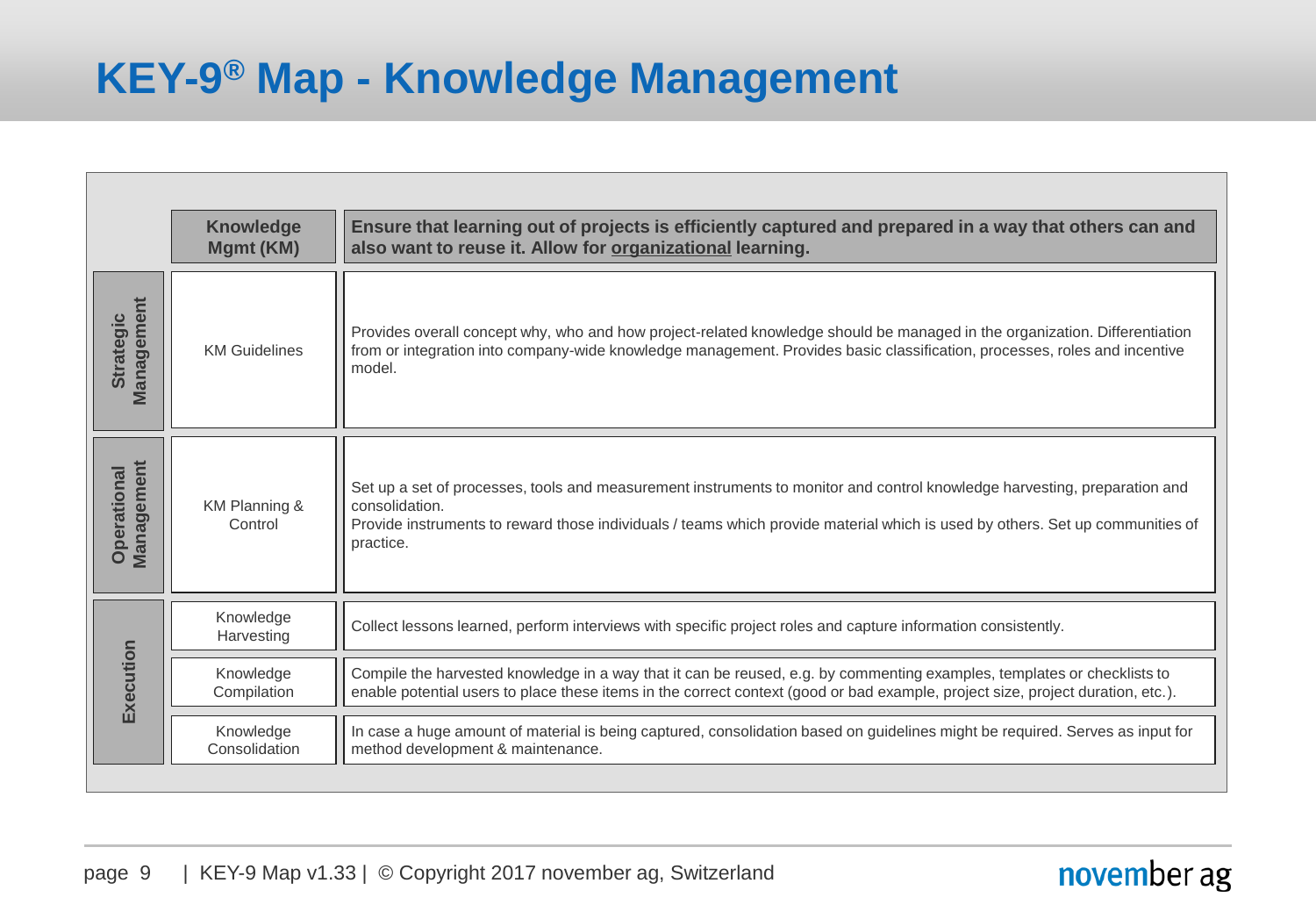### **KEY-9 ® Map - Resource Management**

| Develop policies, processes and tools for RM in the organization. Ensure link to overall HR concept and sourcing strategy.<br>Define KPIs.                                                                                                |
|-------------------------------------------------------------------------------------------------------------------------------------------------------------------------------------------------------------------------------------------|
|                                                                                                                                                                                                                                           |
| Maintain plans regarding capacity and skills based on trend analysis and strategic planning. Make sure external partners are<br>sufficiently integrated into the planning process                                                         |
| Ensure close link to HR models. Make sure PM is considered as a separate career path. Communicate regularly with project<br>staff.                                                                                                        |
| Optimize use of personnel resources. Make sure people receive their performance appraisals once they have finished their job<br>(assignment) on a project or have changed into another role. Make sure resource situation is transparent. |
| Make sure the right people are on the right job. External partners may be considered also.                                                                                                                                                |
| Regular update of resource information, e.g. CVs, skills profiles and availability. Regular update of open positions in projects.                                                                                                         |
| Provide reports regarding resource management for different levels and audiences.                                                                                                                                                         |
|                                                                                                                                                                                                                                           |
|                                                                                                                                                                                                                                           |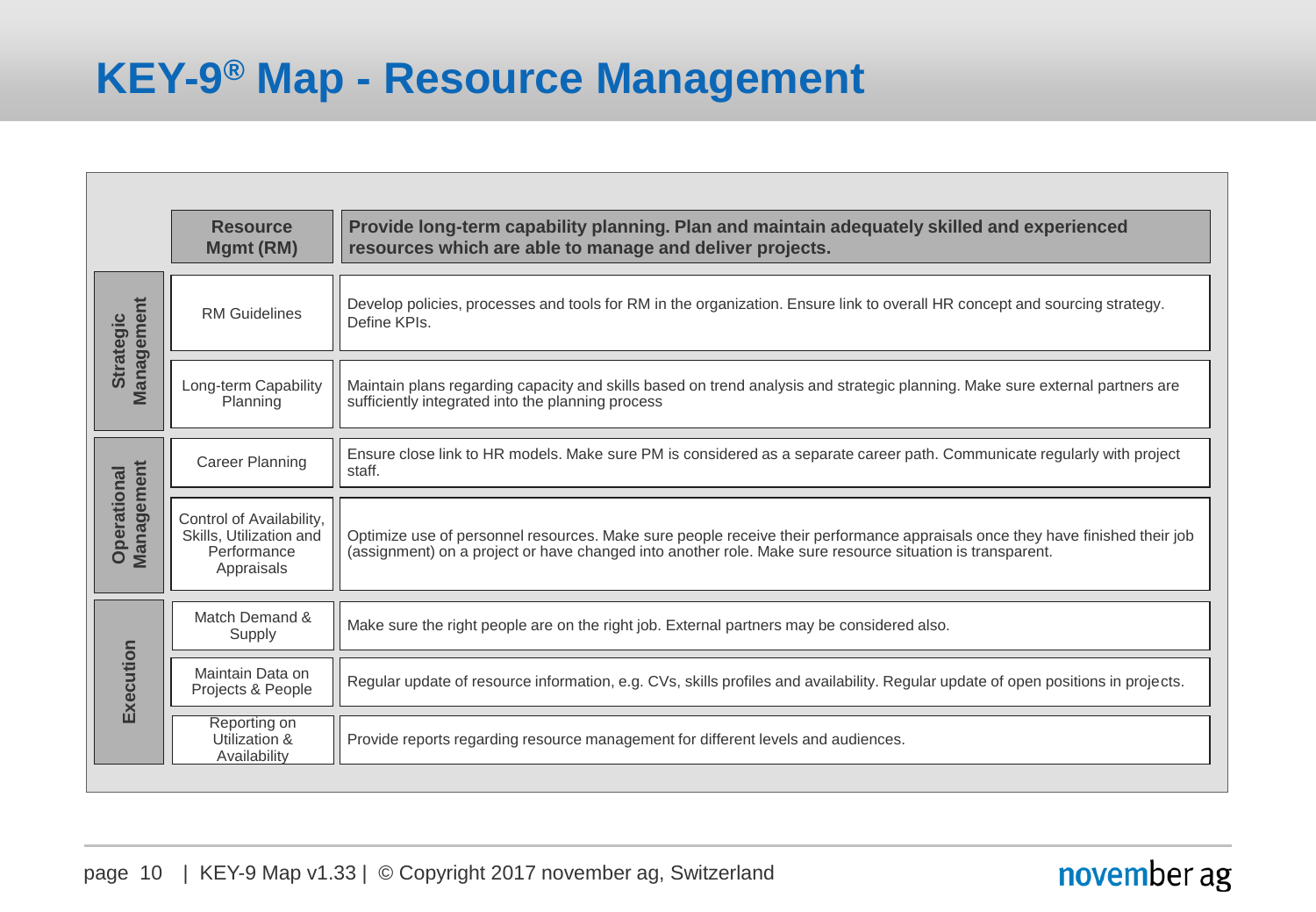### **KEY-9 ® Map - Quality & Risk Management**

|                                  | <b>Quality &amp;</b><br><b>Risk Mgmt</b>     | Adhere to compliance requirements. Provide second opinion on project status information provided<br>by project managers.                                                                                                                                |
|----------------------------------|----------------------------------------------|---------------------------------------------------------------------------------------------------------------------------------------------------------------------------------------------------------------------------------------------------------|
| Management<br><b>Strategic</b>   | <b>QM Guidelines for</b><br>Projects         | Develop and maintain policies, processes, roles and controls for an efficient and adequate quality management system.<br>Functional differentiation from operational quality management (while maintaining a good relationship).                        |
|                                  | Risk Management<br>Guidelines                | Develop and maintain policies, processes, roles and controls for an efficient and adequate risk management system. Functional<br>differentiation from operational risk management and from compliance function (while maintaining a good relationship). |
| Management<br><b>Operational</b> | Planning & Control of<br><b>Quality Mgmt</b> | Ensure that quality measures in projects are done according to QM guidelines. Provide transparency about quality status of<br>projects.                                                                                                                 |
|                                  | Planning & Control of<br><b>Risk Mgmt</b>    | Ensure that risk measures in projects are done according to risk management guidelines. Provide transparency about risk<br>situation of projects.                                                                                                       |
|                                  | Execution of<br><b>Quality Measures</b>      | Plan and perform quality control / quality assurance in projects.                                                                                                                                                                                       |
| Execution                        | Execution of<br><b>Risk Measures</b>         | Plan and perform risk management in projects.                                                                                                                                                                                                           |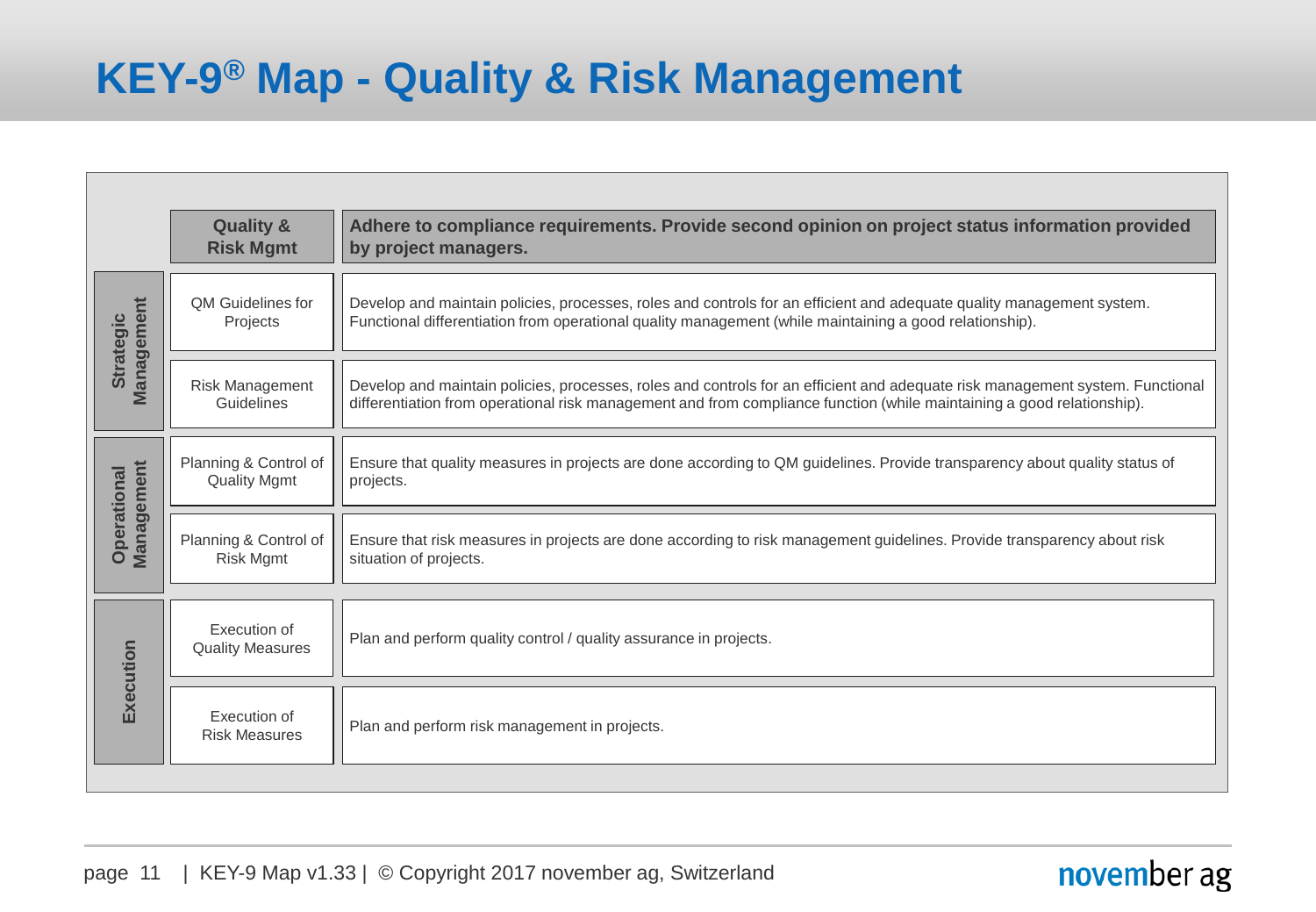### **KEY-9 ® Map - Management of Projects**

|                                  | <b>Management of</b><br><b>Projects</b>  | Manage and deliver projects and programs to the organization and make sure they are being<br>managed according to the organization's rules.                                                                  |
|----------------------------------|------------------------------------------|--------------------------------------------------------------------------------------------------------------------------------------------------------------------------------------------------------------|
| Management<br><b>Strategic</b>   | Program / Project<br>Definition          | Breaks down initiatives coming from the portfolio management into specific programs and projects which can be managed,<br>tracked and finished. Is an agreement between sponsor and program/project manager. |
|                                  | Transformation<br>Strategy               | Develops and maintains overall standards for planning, controlling, reporting, governance, quality management and change<br>management within a project or program.                                          |
|                                  | Stakeholder<br>Management                | Ensures stakeholder groups and individuals are known. Required support for the delivery and handover into the permanent<br>organization is available.                                                        |
|                                  | Change<br>Management                     | Links pure system delivery with the management of the soft factors. For details have a look at the Behavioral Transformation<br>Map.                                                                         |
| Management<br><b>Operational</b> | Program & Project<br>Management          | Manage the project or program.                                                                                                                                                                               |
|                                  | Program & Project<br>Office              | Consistently support the project or program management with support functions for coordination and administration. Liaise with<br>other project-related units in the organization                            |
| Execution                        | Project Delivery,<br>Product Development | Carry out the work for analysis/design/creation/test/training etc., communicate, solve problems, escalate when necessary.                                                                                    |
|                                  | Training within<br>Project               | Ensure team members are trained sufficiently to perform the required product development work.                                                                                                               |
|                                  | Coaching for<br>Project Roles            | Perform coaching sessions for people who have difficult jobs or are new in their roles.                                                                                                                      |
|                                  |                                          |                                                                                                                                                                                                              |
|                                  |                                          |                                                                                                                                                                                                              |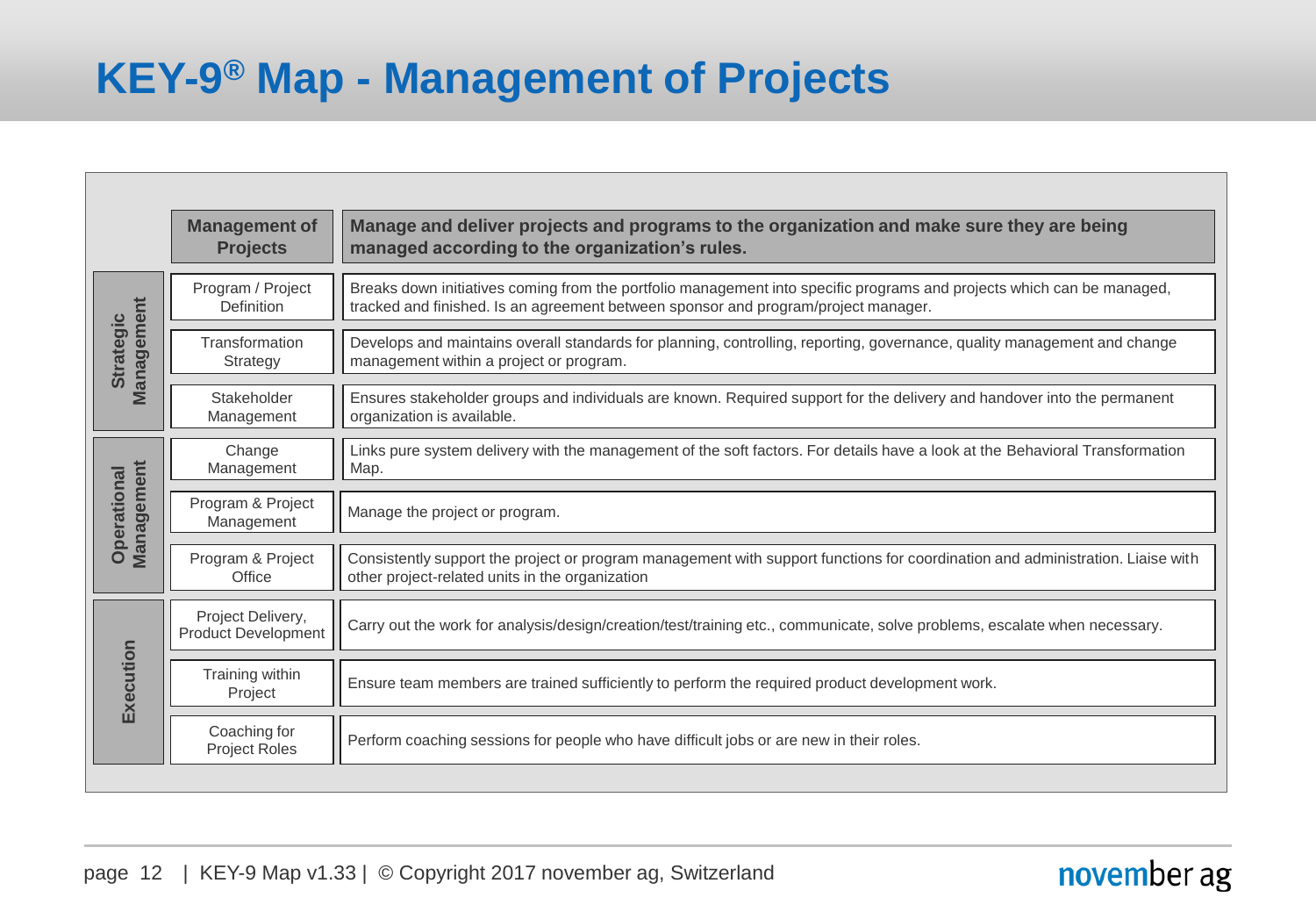### **KEY-9 ® Map - Permanent and temporary organization are complementary in their effects**



#### page 13 | KEY-9 Map v1.33 | © Copyright 2017 november ag, Switzerland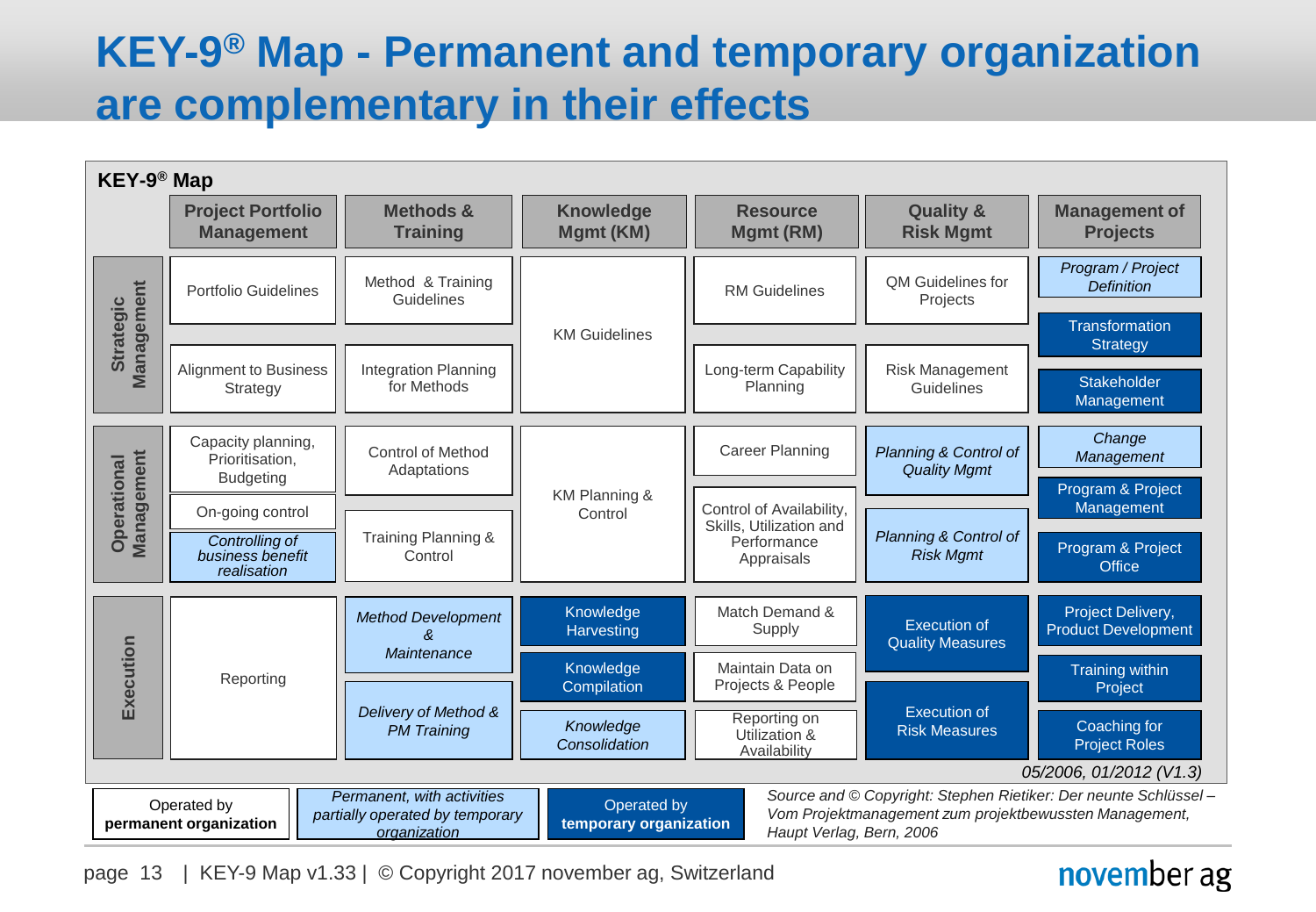### **Success Stories around the KEY-9 ® Map**

- The KEY-9<sup>®</sup> Map has been developed and published by Stephen Rietiker in the book "Der neunte Schlüssel" (The Ninth Key) in 2006. It was well received by the technical press
- The KEY-9 notion of a "project-friendly environment" became a basic element in the concept of "Organizational Competence in Project Management" which was developed by a Special Interest Group of GPM German Project Management Association in 2010. It later evolved into the IPMA Organizational Competence Baseline (OCB)
- The KEY-9<sup>®</sup> Map has been used in many workshops to evaluate project management environments and to define priorities for further organizational PM competence development
- One example is a workshop within a global pharmaceutical company where we have successfully used the KEY-9 ® Map to prepare the global Program Management Group for developing a clear strategy for their service offering and long term competence development
- Furthermore, since 2009 the KEY-9<sup>®</sup> Map is also an important part in the master course of studies "MAS Project Management" at the University of Applied Sciences in Business Administration Zurich (HWZ)
- We have facilitated or supervised over 170 assessments of project management environments at small, medium and large organizations based on the KEY-9<sup>®</sup> Map in client projects, student term papers and master theses